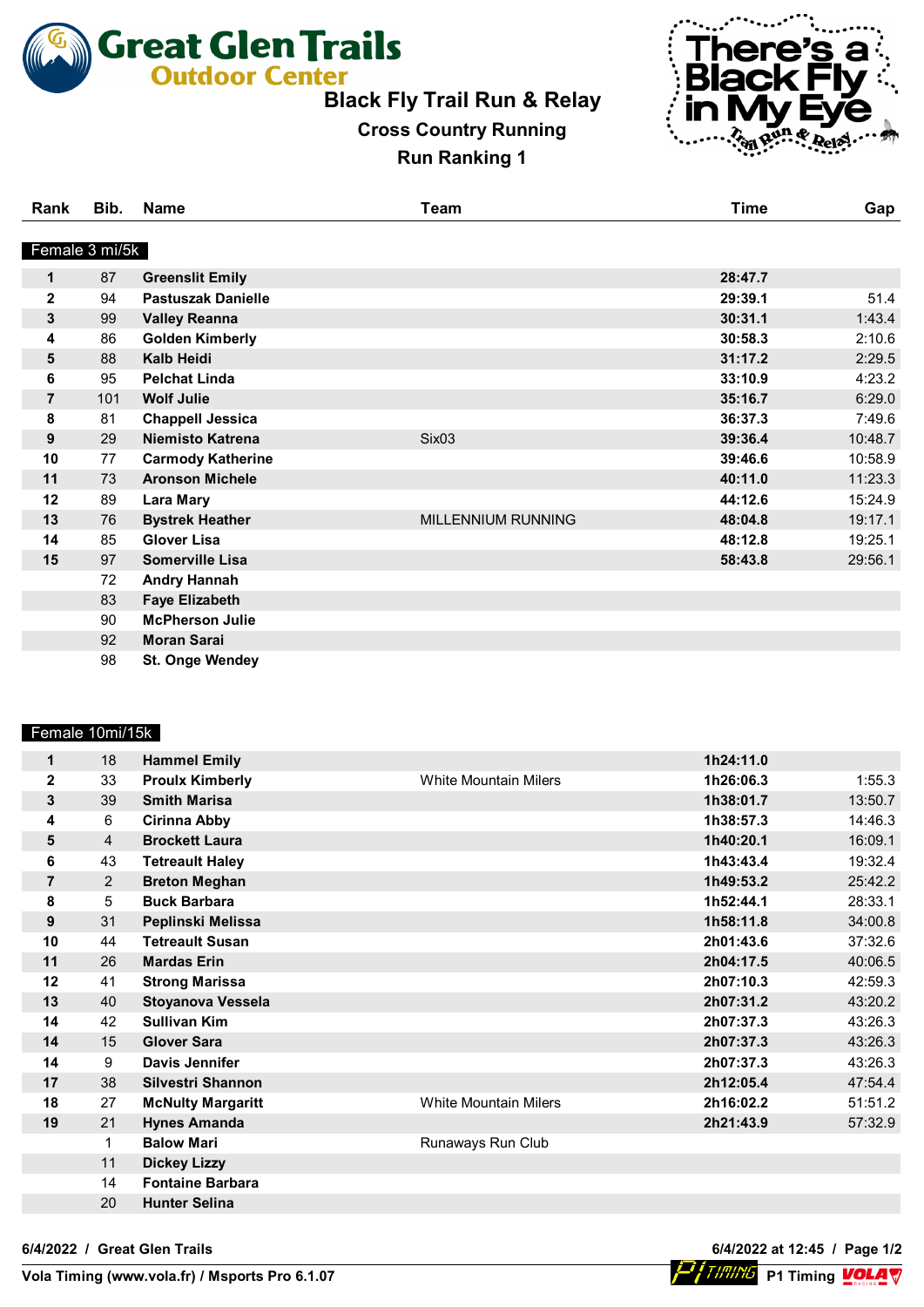

**Cross Country Running Run Ranking 1**



**Volay**<br>Particle P1 Timing Volay

| Rank |    | Bib. Name             | Team | Time | Gap |
|------|----|-----------------------|------|------|-----|
|      |    |                       |      |      |     |
|      | 22 | Johnson Megan         |      |      |     |
|      | 25 | <b>Leary Caroline</b> |      |      |     |
|      | 28 | <b>Mires Carolyn</b>  |      |      |     |
|      | 32 | <b>Poirier Meagan</b> |      |      |     |
|      | 35 | <b>Riggs Amanda</b>   |      |      |     |

### Male 3 mi/5k

| 1              | 104 | <b>Reimer Bryan</b>      |                              | 26:25.9 |         |
|----------------|-----|--------------------------|------------------------------|---------|---------|
| $\mathbf{2}$   | 105 | <b>Hoffman Nathan</b>    |                              | 28:22.6 | 1:56.7  |
|                |     |                          |                              |         |         |
| 3              | 100 | <b>Varin Scott</b>       |                              | 28:59.9 | 2:34.0  |
| 4              | 75  | <b>Bryan Michael</b>     | <b>White Mountain Milers</b> | 36:02.7 | 9:36.8  |
| 5              | 78  | <b>Chappell Charles</b>  |                              | 36:37.3 | 10:11.4 |
| 6              | 82  | Drew Jim                 |                              | 38:13.9 | 11:48.0 |
| $\overline{7}$ | 93  | <b>Murphy Emmet</b>      |                              | 41:15.1 | 14:49.2 |
| 8              | 45  | Van Velzen David         |                              | 48:04.1 | 21:38.2 |
| 9              | 96  | <b>Slife David</b>       |                              | 52:32.9 | 26:07.0 |
| 10             | 79  | <b>Chappell David</b>    |                              | 55:33.1 | 29:07.2 |
| 11             | 80  | <b>Chappell Jason</b>    |                              | 55:52.4 | 29:26.5 |
|                | 74  | <b>Arsenault Stephen</b> |                              |         |         |
|                | 84  | Faye John                |                              |         |         |
|                | 91  | <b>Moran Isaiah</b>      |                              |         |         |

#### Male 10 mi/15k

| 1              | 103 | <b>Williams Tristan</b> |                              | 1h07:24.3 |           |
|----------------|-----|-------------------------|------------------------------|-----------|-----------|
| $\mathbf{2}$   | 30  | <b>Pennoyer Pier</b>    |                              | 1h07:27.9 | 3.6       |
| 3              | 10  | <b>Denny Charles</b>    |                              | 1h30:41.4 | 23:17.1   |
| 4              | 7   | <b>Cirinna Matthew</b>  |                              | 1h31:13.5 | 23:49.2   |
| 5              | 47  | <b>Welsh Scott</b>      |                              | 1h33:49.0 | 26:24.7   |
| 6              | 16  | <b>Greenslit Nate</b>   |                              | 1h35:31.4 | 28:07.1   |
| $\overline{7}$ | 36  | <b>Rodgers Allen</b>    |                              | 1h43:55.7 | 36:31.4   |
| 8              | 8   | <b>Conroy Ben</b>       |                              | 1h46:06.7 | 38:42.4   |
| 8              | 3   | <b>Brock James</b>      |                              | 1h46:06.7 | 38:42.4   |
| 10             | 13  | <b>Dunfey Bob</b>       | <b>Trail Monster Running</b> | 2h03:43.4 | 56:19.1   |
| 11             | 102 | Lyle Jonathan           |                              | 2h06:43.7 | 59:19.4   |
| 12             | 37  | <b>Silvestri James</b>  |                              | 2h06:49.5 | 59:25.2   |
| 13             | 19  | <b>Holmes Frank</b>     | <b>White Mountain Milers</b> | 2h07:43.0 | 1h00:18.7 |
|                | 12  | Doyle John              |                              |           |           |
|                | 17  | <b>Hamel Rob</b>        |                              |           |           |
|                | 23  | <b>Karas Alexander</b>  |                              |           |           |
|                | 24  | <b>Keller Daniel</b>    |                              |           |           |
|                | 46  | <b>Wallace Michael</b>  |                              |           |           |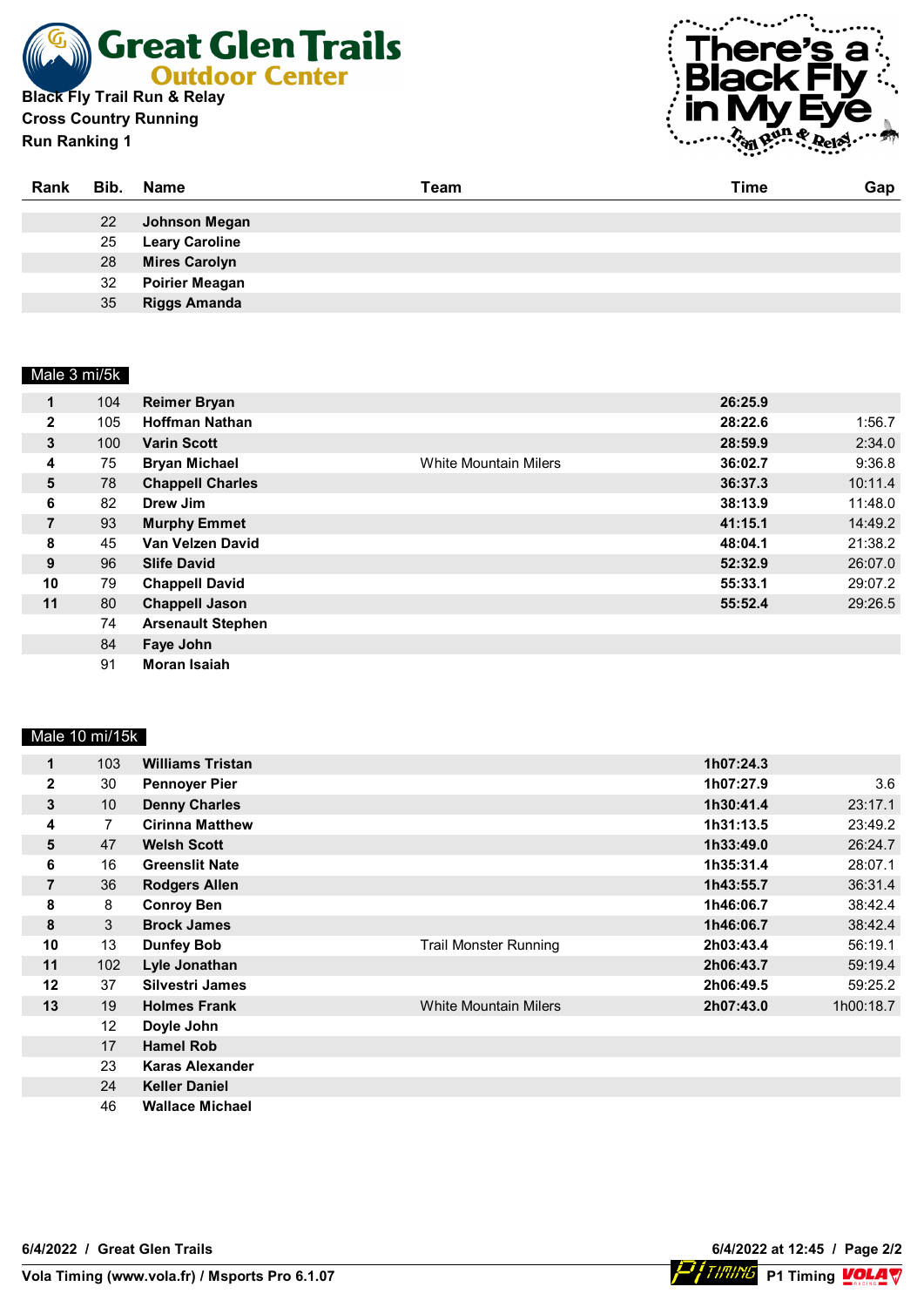

**Cross Country Running Run Ranking 1**



| Rank           | Bib. | <b>Name</b>             | Team                         | <b>Time</b> | Gap       |
|----------------|------|-------------------------|------------------------------|-------------|-----------|
| Male 10 mi/15k |      |                         |                              |             |           |
| 1              | 103  | <b>Williams Tristan</b> |                              | 1h07:24.3   |           |
| $\overline{2}$ | 30   | <b>Pennoyer Pier</b>    |                              | 1h07:27.9   | 3.6       |
| 3              | 10   | <b>Denny Charles</b>    |                              | 1h30:41.4   | 23:17.1   |
| 4              | 7    | <b>Cirinna Matthew</b>  |                              | 1h31:13.5   | 23:49.2   |
| 5              | 47   | <b>Welsh Scott</b>      |                              | 1h33:49.0   | 26:24.7   |
| 6              | 16   | <b>Greenslit Nate</b>   |                              | 1h35:31.4   | 28:07.1   |
| $\overline{7}$ | 36   | <b>Rodgers Allen</b>    |                              | 1h43:55.7   | 36:31.4   |
| 8              | 8    | <b>Conroy Ben</b>       |                              | 1h46:06.7   | 38:42.4   |
| 8              | 3    | <b>Brock James</b>      |                              | 1h46:06.7   | 38:42.4   |
| 10             | 13   | <b>Dunfey Bob</b>       | <b>Trail Monster Running</b> | 2h03:43.4   | 56:19.1   |
| 11             | 102  | Lyle Jonathan           |                              | 2h06:43.7   | 59:19.4   |
| 12             | 37   | Silvestri James         |                              | 2h06:49.5   | 59:25.2   |
| 13             | 19   | <b>Holmes Frank</b>     | <b>White Mountain Milers</b> | 2h07:43.0   | 1h00:18.7 |
| 14             | 34   | <b>Quintana William</b> | Maine Track Club             | 2h48:05.3   | 1h40:41.0 |
|                | 12   | Doyle John              |                              |             |           |
|                | 17   | <b>Hamel Rob</b>        |                              |             |           |
|                | 23   | <b>Karas Alexander</b>  |                              |             |           |
|                | 24   | <b>Keller Daniel</b>    |                              |             |           |
|                | 46   | <b>Wallace Michael</b>  |                              |             |           |